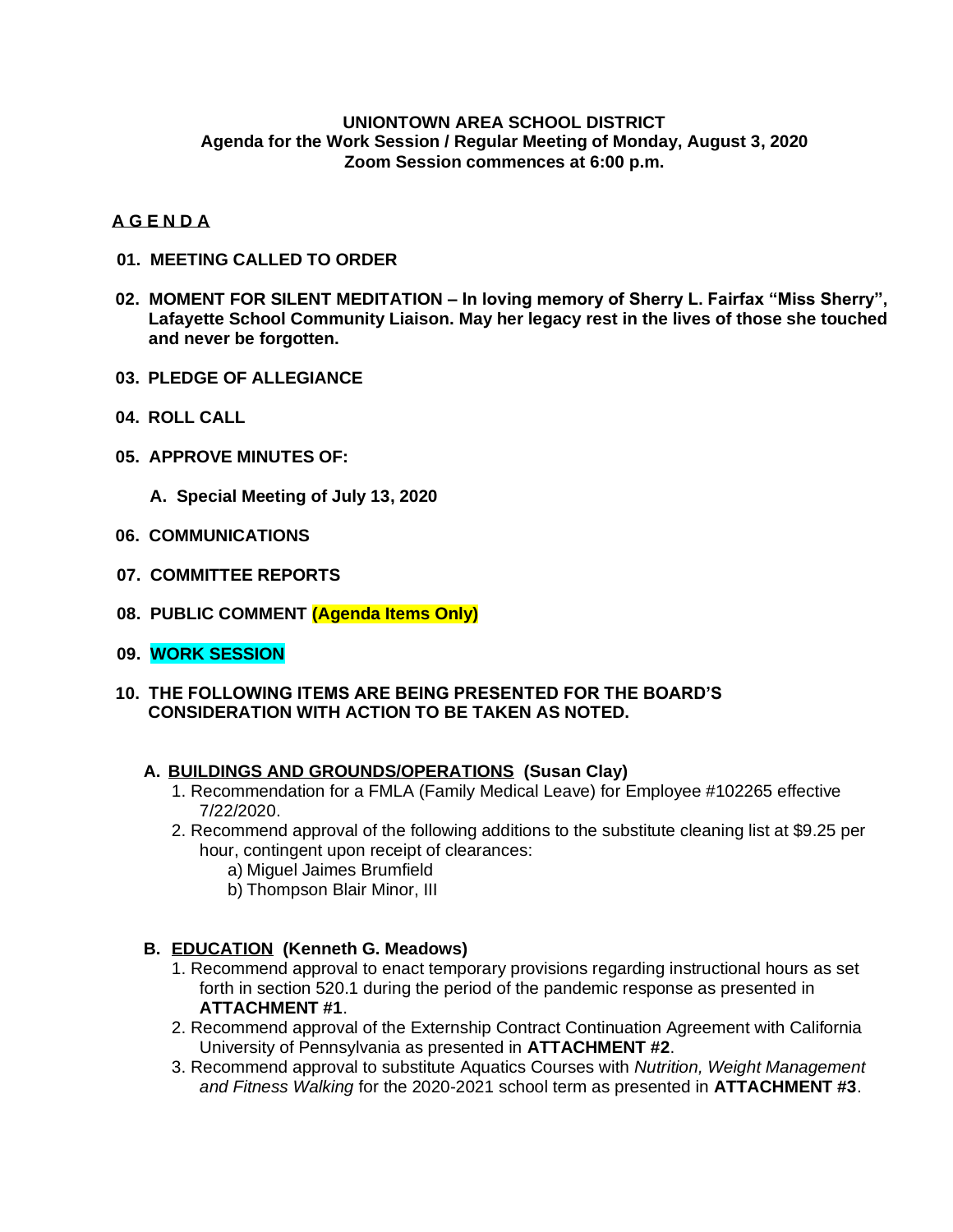- 4. Recommend approval of the 2020-2021 professional substitute list as presented in **ATTACHMENT #4**.
- 5. Recommend approval of the following resolution:

The Board of Directors have assessed the performance of Charles D. Machesky Ed.D., and agrees that he has met the performance based standards as required by the Pennsylvania Department of Education and in accordance with all applicable statutes, regulations and board policy for the 2019-2020 school term as presented in **ATTACHMENT #5**.

# **C. FINANCE (William Rittenhouse, Jr.)**

- 1. Recommend approval of the following financial statements for June, 2020:
	- (a) General Fund Treasurer's Report
	- (b) Federal Funds Treasurer's Report
	- (c) Budget and Revenue Report
- 2. Recommend approval of payroll for July, 2020.
- 3. Recommend approval for payment of the following bills, authorizing and directing Officers of the Board to issue vouchers for same:
	- (a) General Fund

| lal Ocholah unu   |  |
|-------------------|--|
|                   |  |
|                   |  |
|                   |  |
| (c) Federal Funds |  |
|                   |  |

 4. Recommend approval for the Uniontown Area School District to maintain the current collection periods for the school taxes in the 2020/2021 fiscal year.

# **D. PERSONNEL (Pamela Neill)**

1.Recommend approval of the resignation of Jonnie Shandor, U.H.S. Security, effective June 29, 2020.

## **E. POLICY/PROCEDURE (Dorothy J. Grahek)**

1. Recommend approval of the second and final readings of policies 815, 815.1, 815.2, 815.3, 815.4,815.5 and 816 regarding student Acceptable Use of Network/Internet, Technology Management, Social Networking, Student Communication, Digital Signatures and the U.A.S.D. website as presented **in ATTACHMENT #6**.

## **F. STUDENT ACTIVITIES (Don Rugola)**

- 1. Recommend approval to accept the resignation of Colleen DeBerry as Yearbook Sponsor, A.J. McMullen, effective 7/27/2020.
- 2. Recommend approval to accept the resignation of Danielle Lancaster as Student Council Sponsor, Ben Franklin School, effective 7/30/2020.

## **G. SAFETY/SECURITY (John Holt)**

## **H. TECHNOLOGY (William Rittenhouse, Jr.)**